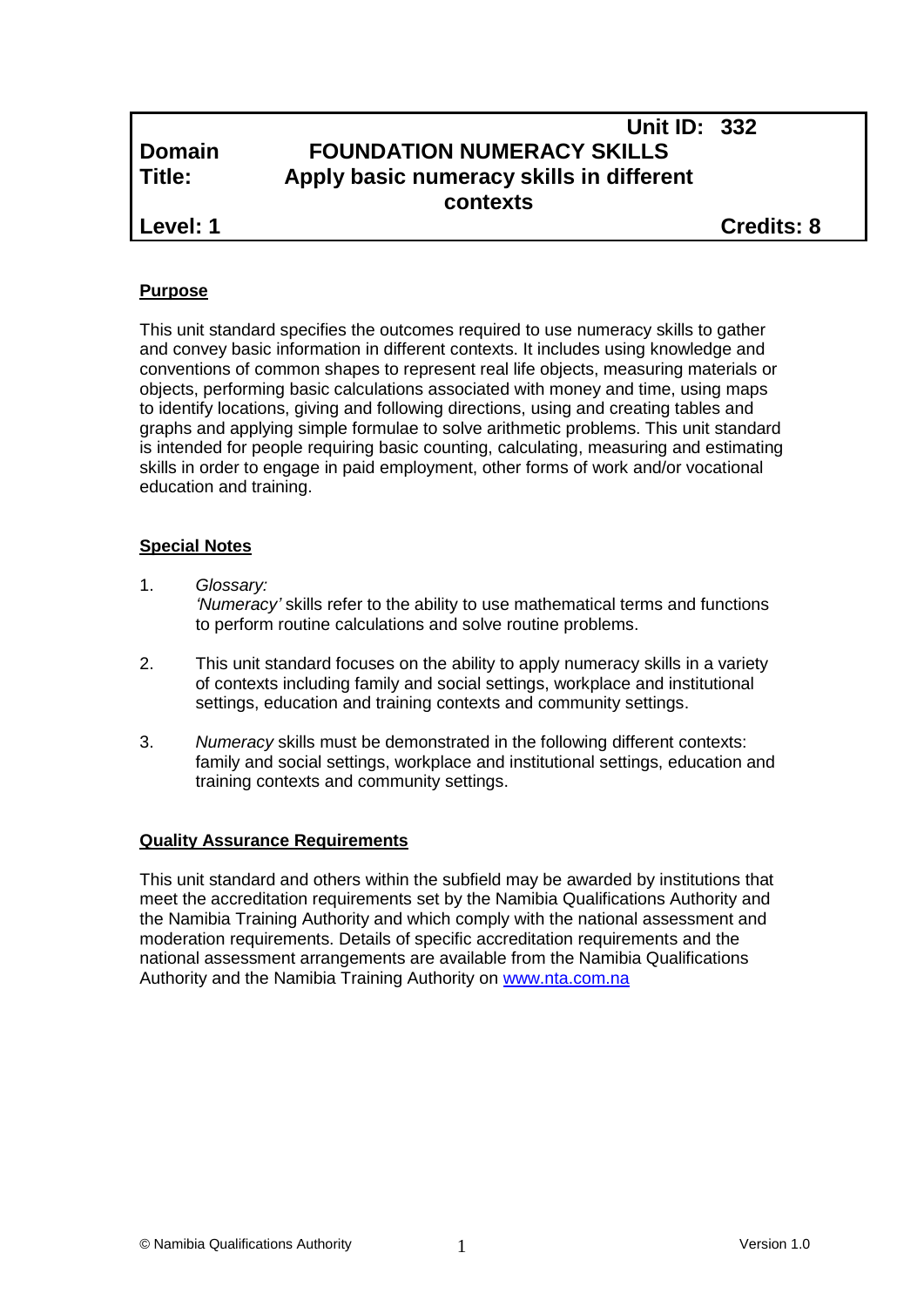## **Elements and Performance Criteria**

## **Element 1: Apply knowledge and conventions of common shapes to represent real life objects**

## **Range**

Two or three dimensional shapes include rectangle, triangle, sphere, cube, cylinder, pyramid, cuboids, square, polygons and circle.

Terms used to describe two or three dimensional shapes include horizontal, diagonal, vertical, parallel, sides, edges, corners and faces, arc, angles, corresponding, degrees, length, width/breadth, height, straight line, points, diameter and radius.

Conventions of plans and diagrams include border, orientation, legend, title and scale.

#### **Performance Criteria**

- 1.1 Common two and three-dimensional shapes are identified and correctly named.
- 1.2 Correct terminology is used to describe two and three-dimensional shapes.
- 1.3 Simple two and three-dimensional shapes and objects are accurately represented in diagrammatic form.
- 1.4 Plans and diagrams, and the associated conventions, are used for representing familiar real life objects.
- 1.5 Simple three-dimensional objects are assembled by following construction instructions, plans or diagrams.
- 1.6 Three-dimensional objects assembled from plans and diagrams are correctly compared and checked for accuracy with construction instructions, plans or diagrams.

## **Element 2: Measure materials or objects.**

#### **Range**

Measures include length, area, weight, mass, time, capacity and temperature.

Units of measurement and their abbreviations may include linear measurements i.e.: millimetre, centimetre, meter kilometre; weight i.e.: milligram, gram, kilogram and tonne; time i.e.: seconds, minutes, hours, days, weeks, months, years; capacity i.e.: millilitre, litre, cubic metres; surface area i.e. millimetre squared, centimetre squared, kilometre squared, hectare; and temperature i.e.: degrees in Celsius.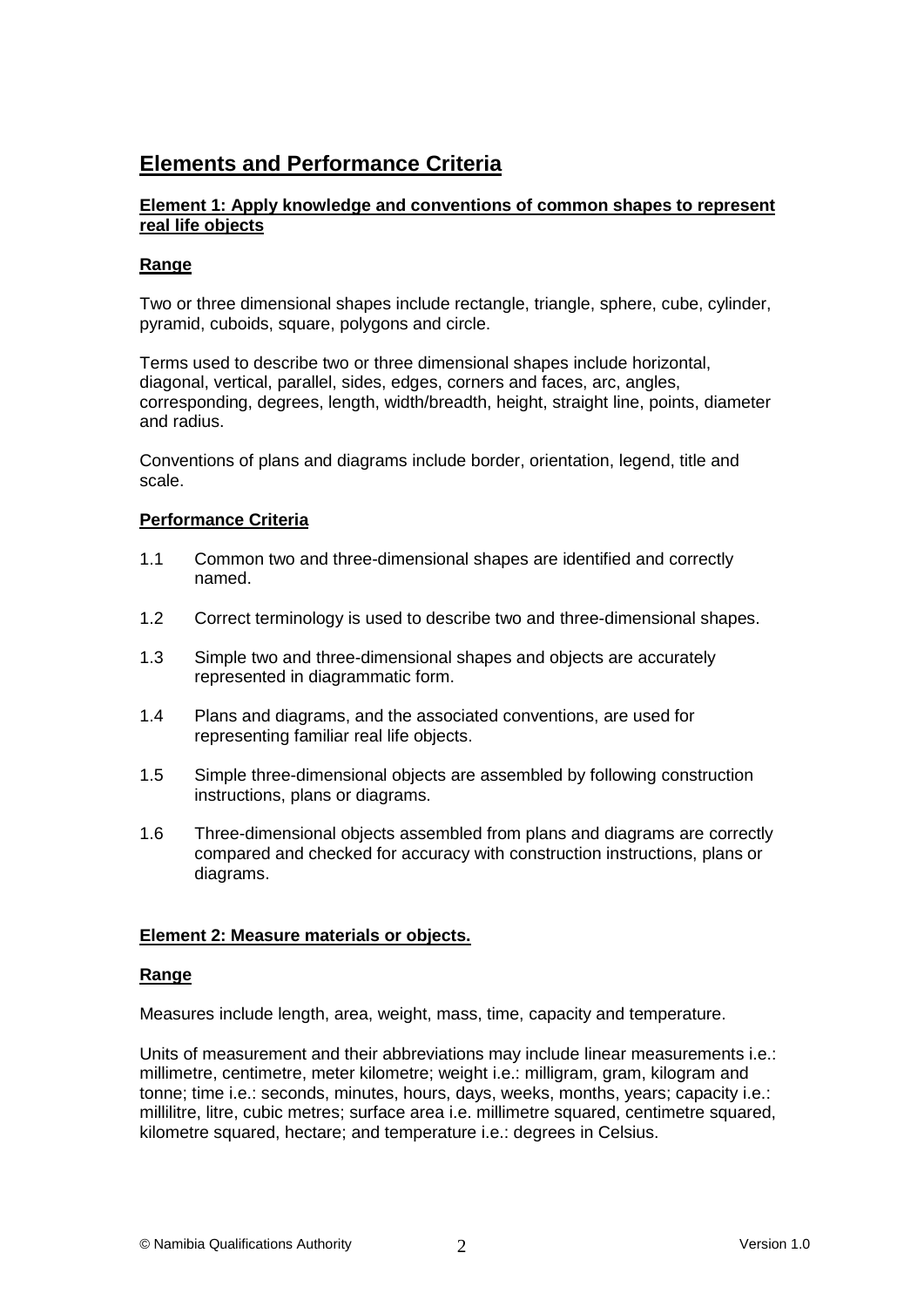Measurement instruments include rulers, watches/clocks, calibrated small containers thermometers and scales.

Simple formulae include area and volume of regular shapes.

#### **Performance Criteria**

- 2.1 Measuring instruments are identified and correctly selected to perform measuring tasks.
- 2.2 Measuring instruments are used correctly in line with manufacturer's instructions.
- 2.3 Simple formulae are applied to calculate area and volume of regular shapes.
- 2.4 Measured results are accurately recorded and reported using appropriate units of measurement and abbreviations.
- 2.5 Common units of measurements and their abbreviations are used to convey results orally and in writing.

## **Element 3: Perform basic calculations associated with money and time**

#### **Range**

Calculations include using and interpreting whole numbers (including large numbers), simple fractions, decimals and percentages to make decisions about money and time in familiar situations.

Simple calculations involving time may include converting between digital and analogue time and calculating elapsed time.

Common words for ordering and comparing numbers include smaller, bigger, larger, first, second, between, less than, greater than, equal to.

Correct words, phrases and symbols used in performing arithmetical operations include add, total, subtract, minus, take away, times, multiply, share, divide, ten percent of, a quarter of, double etc.

#### **Performance Criteria**

- 3.1 Rounding is used to give rough approximations of numerical calculations.
- 3.2 Place value concepts for whole numbers and decimals are used to interpret and compare written and spoken numbers involving money.
- 3.3 Simple calculations involving time are accurately performed.
- 3.4 Fractions, decimals and percentages are converted to simplify calculations.
- 3.5 Simple calculations involving money are accurately performed.
- 3.6 Whole numbers, fractions, decimals and percentages in numerals, words and symbols are read, written and used orally.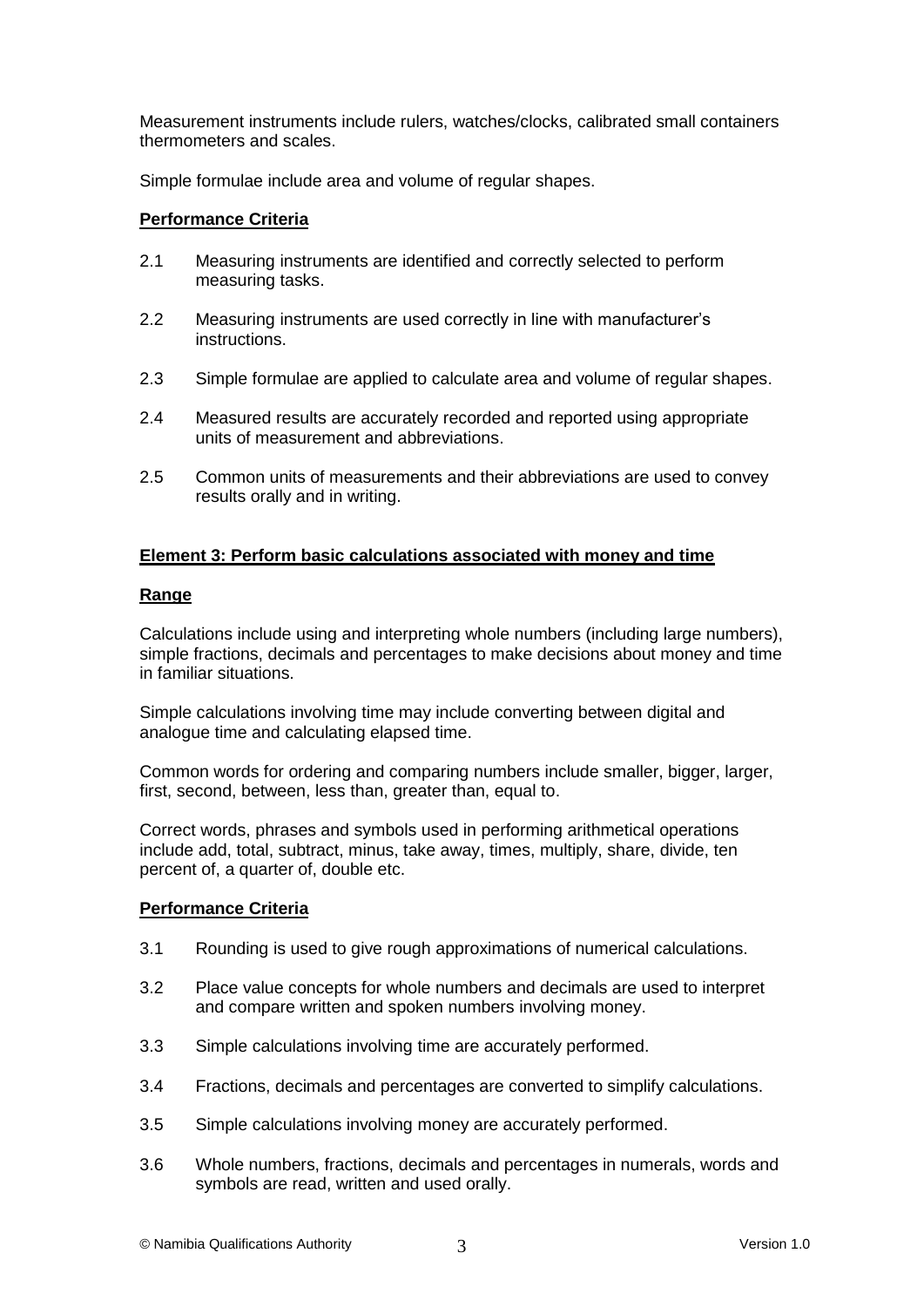- 3.7 Common words for ordering and comparing numbers are read, written and used orally.
- 3.8 Correct words, phrases and symbols are identified and used in performing arithmetical operations.
- 3.9 The meaning of calculation results is explained and results are checked for realism against the original practical situation.

#### **Element 4: Apply numeracy skills to identify locations, give, and follow oral and written directions.**

#### **Range**

Key features of maps and street directories include border, orientation, legend or key, title and scale, grid lines, list of localities.

Estimates of travelling time may include time taken to walk or travel by car.

## **Performance Criteria**

- 4.1 Key features of maps or street directories are identified and interpreted to locate particular places of interest.
- 4.2 Distances on maps or street directories are estimated using the scale.
- 4.3 Distances on maps or street directories are interpreted in terms of approximate travelling time.
- 4.4 Familiar maps or directions are used to describe or to follow routes between locations.
- 4.5 Rough sketch maps of familiar areas are drawn to describe routes or locations of buildings or features of interest.
- 4.6 Informal language is used to describe position such as over/under, in front/behind, left/right, up/down, through, opposite, on the corner, next to.
- 4.7 Significant points of interest are identified and located on maps and directories.
- 4.8 The effectiveness of given directions are checked through the results of them being followed.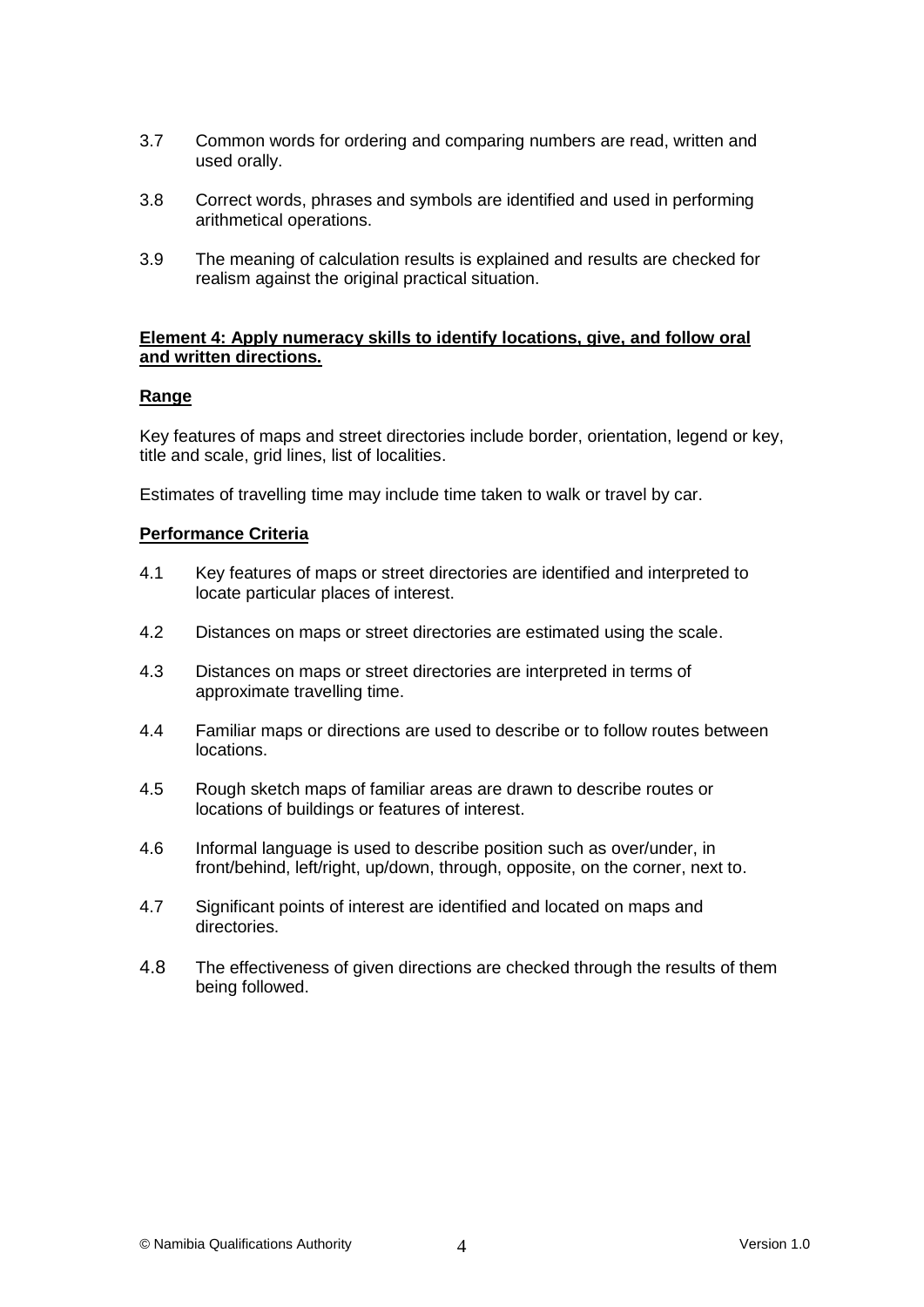## **Element 5: Use and create tables and graphs to represent and interpret public information**.

## **Range**

Graphs may include simple line and bar graphs.

Tables may include simple two and three column tables, tables used in everyday life such as train, bus and airline timetables.

## **Performance Criteria**

- 5.1 Key features and conventions of everyday tables and graphs are correctly identified and interpreted.
- 5.2 Whole numbers, percentages, decimals and fractions found on everyday tables and graphs are correctly identified and applied.
- 5.3 Data in a table is collected, sorted and recorded correctly using simple techniques.
- 5.4 Simple graphs are constructed and labelled appropriately or according to scale.
- 5.5 Meaning of tables and graphs such as increasing, decreasing and constant value of what is being measured is correctly identified and interpreted.
- 5.6 Fairness or bias of data in tables and graphs is correctly identified and explained.

## **Element 6: Apply simple formulae to solve arithmetic problems in real life contexts**

## **Range**

Simple formulae and algebraic expressions related to the area, perimeter and dimensions of regular and irregular shapes.

## **Performance Criteria**

- 6.1 Simple formulae and algebraic expressions are used to solve basic arithmetic problems.
- 6.2 Simple worded problems involving unknown quantities are translated into simple algebraic equations.
- 6.3 Solutions to simple arithmetic problems are checked for realism using informal techniques such as backtracking, or guess, check and improve.